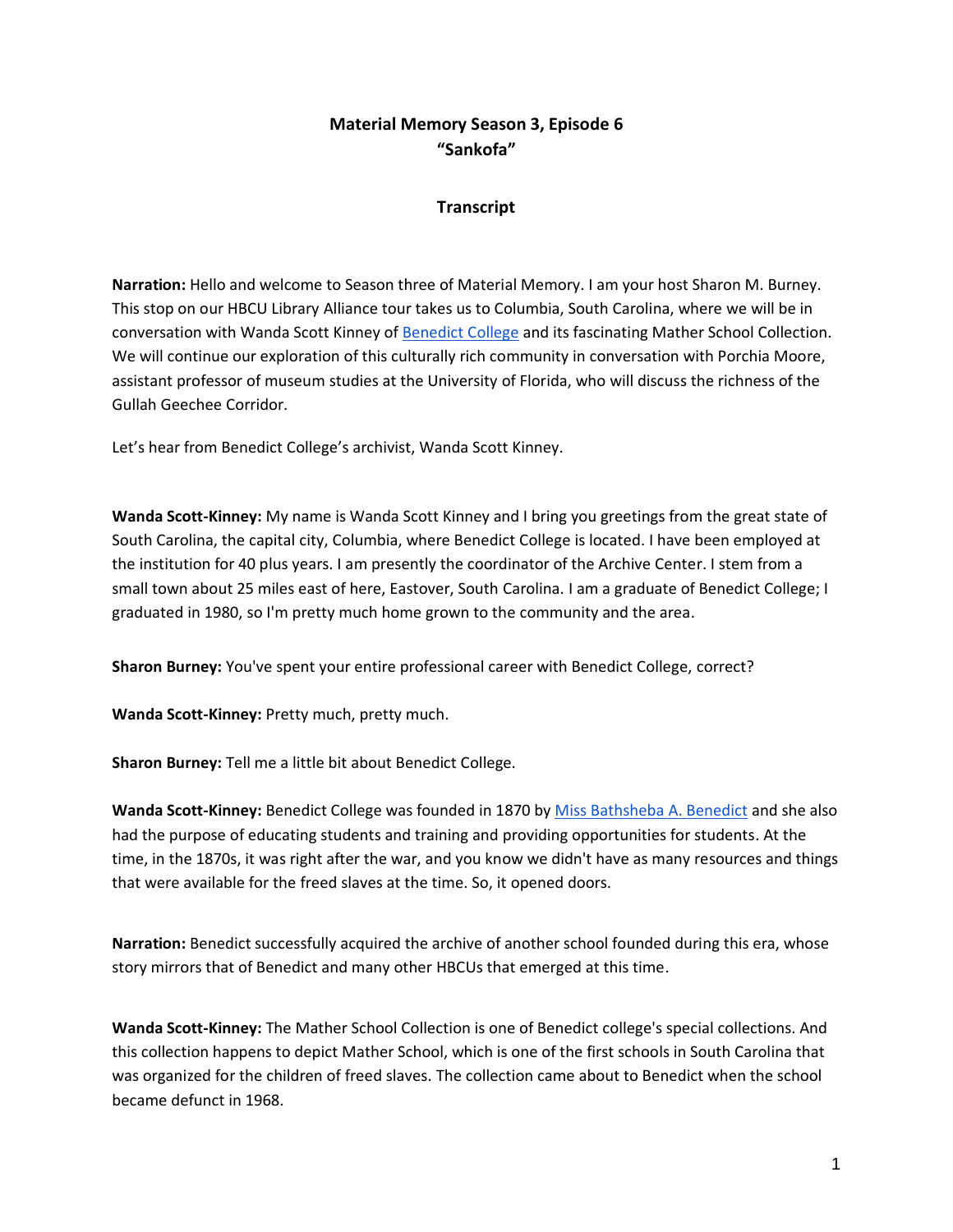**Sharon Burney:** Can you give me a brief history about the Mather School?

**Wanda Scott-Kinney:** Mather School was founded in 1868. Their founder is Miss [Rachel Crane Mather.](http://beaufortlifestyle.com/2020/04/02/the-mather-school-of-beaufort/) She traveled from Boston, Massachusetts to Beaufort, South Carolina, or Port Royal, South Carolina, where the school was established. Her intentions were to establish a normal school to train teachers and preachers and to educate those people who were recently free.

**Narration:** The Mather School was founded only two years prior to Benedict College. Both institutions were established during the height of the Reconstruction Era by White Christian widows from New England. The Reconstruction Era was the period following the Civil War when the former confederate states were reintegrated into the Union, and 4 million formerly enslaved Black people were to have been granted emancipation. Outrage over emancipation led to Black Codes legislation in the South, and the subsequent passage of the Reconstruction Act of 1867 further fueled the violent backlash of the newly formed Ku Klux Klan. It was in this environment in which Rachel Crane Mather sought to establish her school.

**Wanda Scott-Kinney:** When she got there, she found things to be somewhat different. She found pretty much a deprived area where people were lacking the basic necessities of life such as water, food, clothing; health conditions were bad. And it kind of took a back door to her initial purpose of establishing that normal school. The American Missionary Association had initially sent her there and they were assisting and providing funds, but the funds were primarily earmarked for educating the students. It wasn't for helping the students who were disadvantaged or deprived of the basic economic necessities of life. So, she had to take on a new direction, and of her own accord, she took her own funds, she bought a 20-acre tract of land, built–initially she started out with two cottages and the materials that the cottages were built out of were the former Union barracks materials from the war.

**Narration:** And Wanda credits her for seeing it through.

**Wanda Scott-Kinney:** I thought it was just so profound that she actually took it upon herself to, I mean, you know, the average person could have actually just dropped the ball and went and said to the association that, "Hey, I can't handle this," but she actually did that on her own. And she actually got the financial support and the assistance from some friends and others who were interested in the area, and they provided a means and the school operated for years, years and years, but there was a greater need of course, with finances and the economic impact of the things that were happening at the time.

**Narration:** Rachel Crane Mathers was committed to making this school work, but even so, the Mather School ran into problems that are all too common when people or organizations from the outside come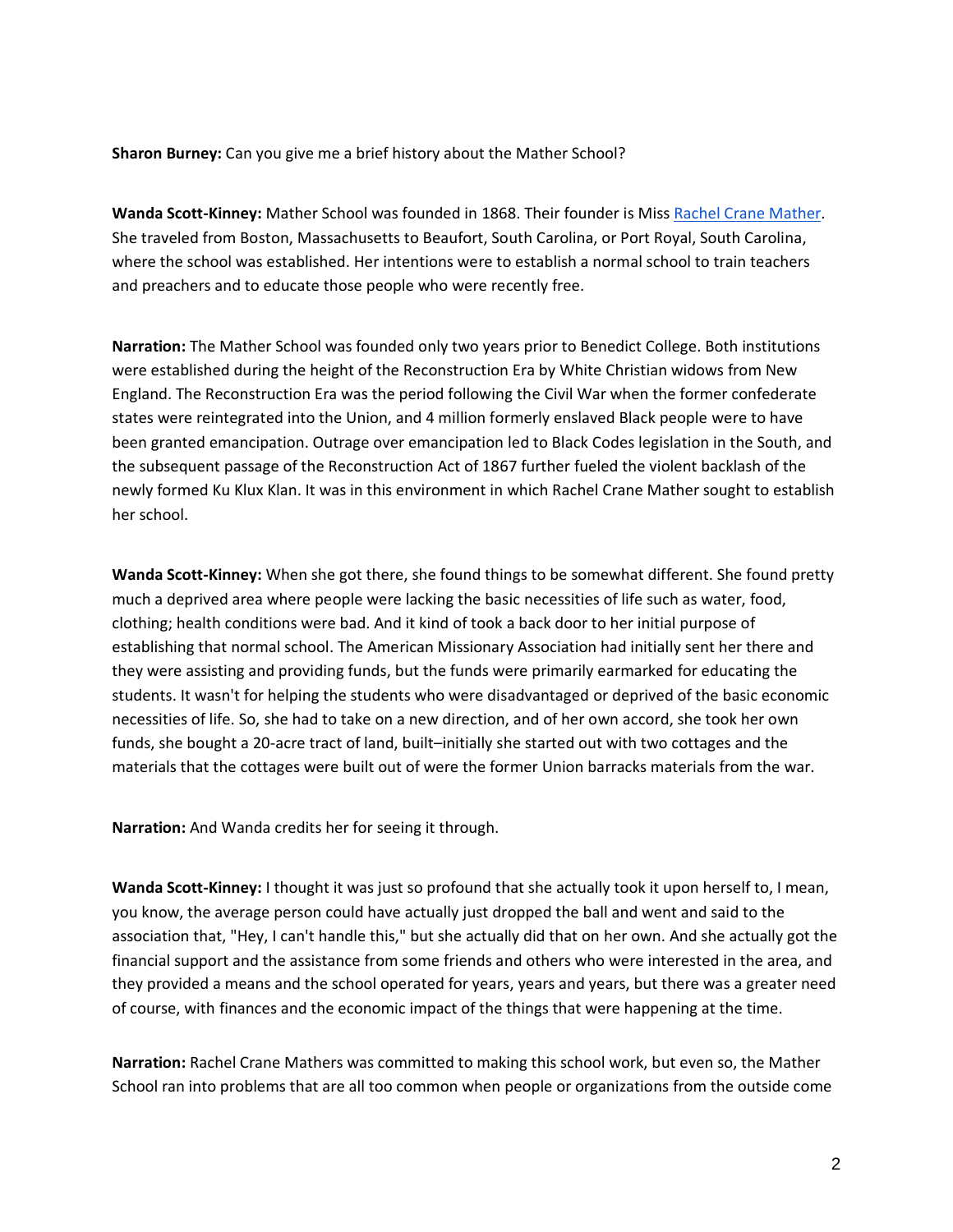into communities to assist. Often, the problems that charitable organizations want to solve aren't the problems that the communities prioritize. In this case, they needed food and shelter far more than an education. This lack of understanding led the project to be under-budgeted. And even after her friends pitched in, they still didn't have enough funds. It took the labor of the formerly enslaved people the school was serving to make the Mather's school sustainable. More on that from Wanda:

**Wanda Scott-Kinney:** I think one of the interesting things that I found when I did research on the Mather School was that they came up with a sales house. And the sales house, I guess if you look at it in today's language, it can be referred to as an endowment. The sales house kind of provided the means for their financial support. Her friends from up north as well as the churches and the community persons would bring barrels of clothing and other items like furnishings, and they would sell it back to persons in the community and the funds from that would help to grow the school. They did that for years and years and years. So that's how the school actually survived.

**Narration:** With this financial strategy, the Mather School survived, but not without challenges.

**Wanda Scott-Kinney:** When I was researching some of the Mather School history, interestingly enough, it connected and tied me with the great Sea Islands hurricane back in the eighteen hundreds. So, we see that some of the same things that happened back then are pretty much happening now. I think we are getting them probably on a more frequent [laugh] basis than back then but they had to go through and encounter some of the same things. So, when you make a comparison of what happened back then how they survived and how we are surviving we are both challenged with things that are not of our own making but it's just things that we have to feel out and create a way of "how do we get through this," or "how do we do this?" Well, we have to make it happen. And they did, so we have to make it happen (laughter).

**Narration:** Wanda is all too familiar with many of these challenges. Many Black schools have been under-resourced since their founding, and at Benedict, they are still dealing with this legacy.

**Wanda Scott-Kinney:** HBCUs are somewhat challenged in terms of coming up with the means by which to preserve our holdings and our collections. We have a rich and abundant collection of things that need to be preserved in order to create an understanding of where we come from, how we've survived. HBCUs—when you take up the infrastructure of the archives and the libraries—we are in need, dire need, of funds to assist with the preservation and conservation of all our collections because if you don't keep pace with time then, you lose that.

**Narration:** Despite centuries of Black schools being systematically under-resourced, Benedict College survived. Although the Mather School closed its doors in the 1960s, its legacy has endured. The campus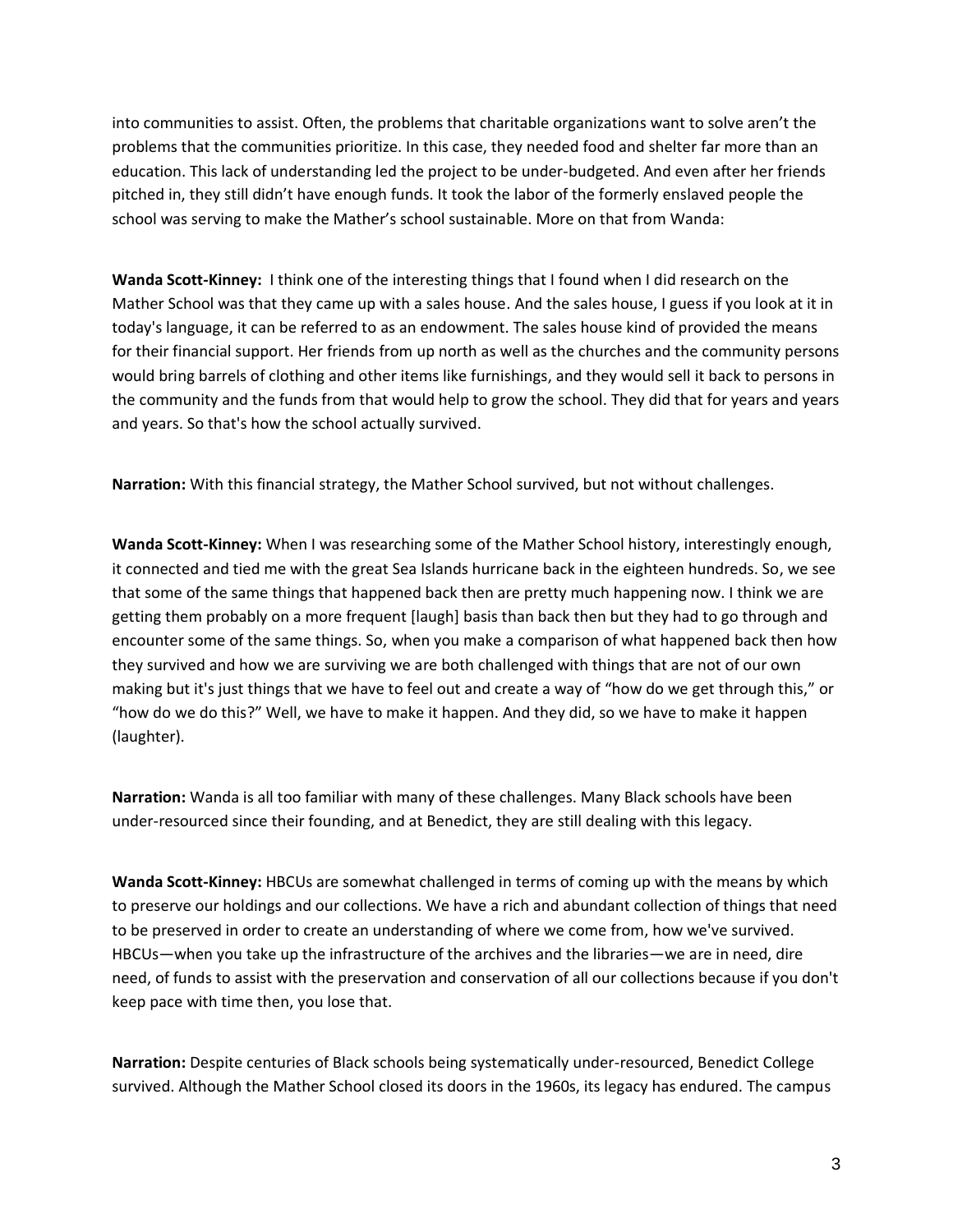is now home to the Technical College of the Lowcountry, which positions itself as [continuing the legacy](https://www.tcl.edu/about-tcl/alumni/the-mather-school/)  [of the Mather School,](https://www.tcl.edu/about-tcl/alumni/the-mather-school/) and while not an HBCU, serves a diverse mixed-race student population. Meanwhile, the school lives on under the careful care of the Benedict College archives.

### *[Music]*

**Narration:** The Mather School was in "Lowcountry," a region of South Carolina that Charleston and Benedict College border.

**Sharon Burney:** Explain to the audience about Lowcountry.

**Wanda Scott-Kinney:** Whew—I guess when you think of the Lowcountry you're dealing with the area from on the ocean side where Charleston, Beaufort, Summerville—all those different areas down there exist and then you think other languages that come out of there like the Gullah language and different things of that nature.

**Narration:** The Lowcounty of South Carolina is a unique place, where the descendants of West Africans who were enslaved in the Sea Islands have retained their culture for over 150 years. Lowcountry is home to [the Gullah people.](https://en.wikipedia.org/wiki/Gullahhttps:/en.wikipedia.org/wiki/Gullah) The name is believed to be derived from the word *Gola*, an ethnic group of people from present day Sierra Leone and Liberia who were known for their rice growing. The Gullah Geechee language is an English-based Creole derived from the dialects of their diverse West African lineages. No place is as associated with the [Gullah culture](https://gullahgeecheecorridor.org/) as the islands and region around Charleston, South Carolina. You can't understand Benedict as an HBCU without understanding the culture of Charleston and the Lowcountry.

At this point I'd like to introduce [Dr. Porchia Moore.](https://drporchiamoore.com/) Porchia is assistant professor of museum studies at the University of Florida.

**Porchia Moore:** I was raised in Columbia, South Carolina, born in Columbia, South Carolina, but my ancestral home is in the area that we call the [Pee Dee.](https://en.wikipedia.org/wiki/Pee_Dee) So, if you think about the shape of South Carolina, it's literally sort of shaped like a slice of pizza. And at the very top of the pizza is the area that we call the upstate and in the middle is the Midlands where I was raised. Right below, that is what we call the Pee Dee. And then we get into the Lowcountry. So, parts of the Pee Dee and down into the Lowcountry are the Gullah folks, right? And so that's my heritage.

**Narration:** Porchia's realization of her Gullah roots required time, perseverance, and re-education in a system that promotes cultural miseducation.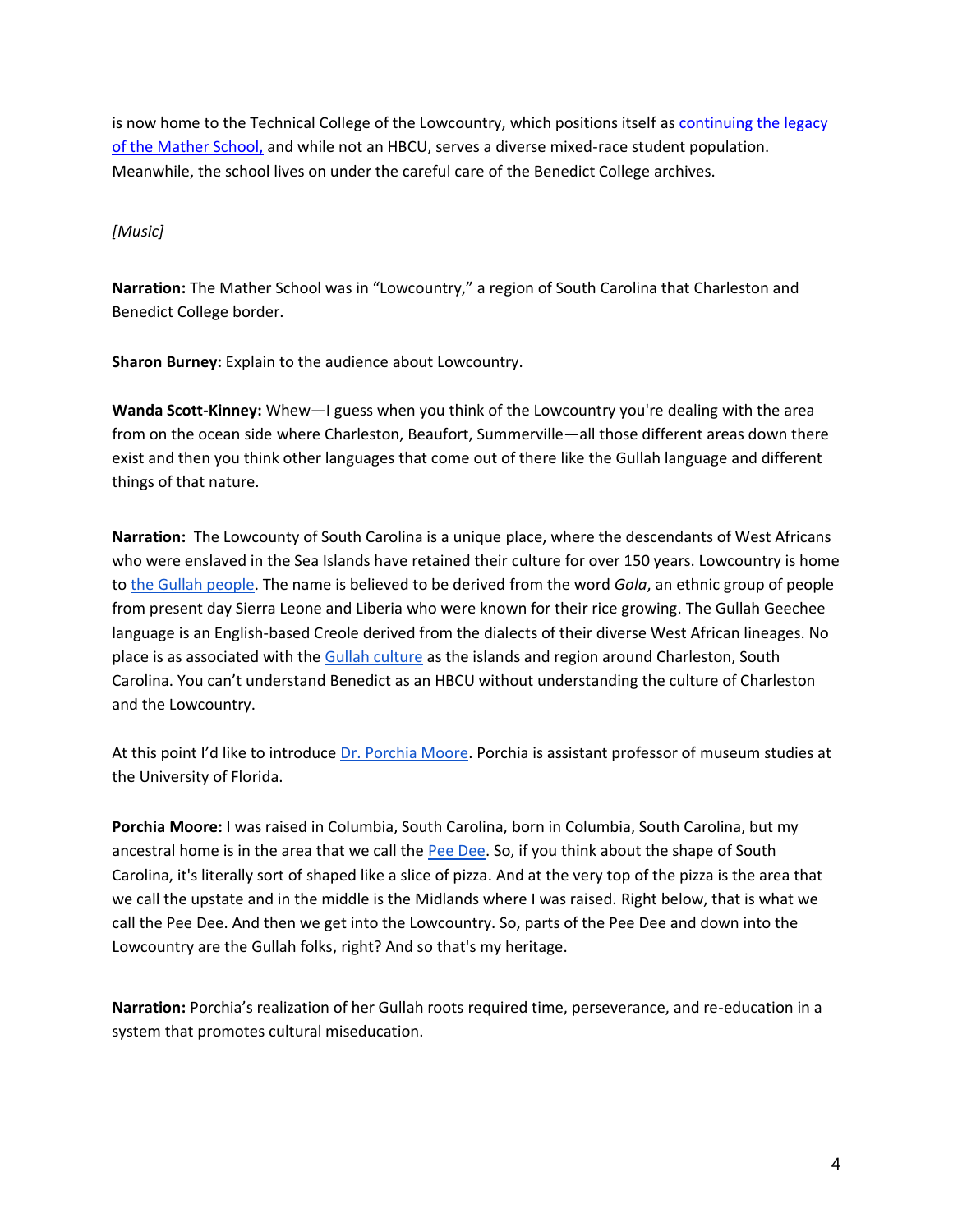**Porchia Moore:** When I was growing up, we were sort of told about like, quote unquote "saltwater Geechees," which back then was a very like, and I think in certain circles, it was a sort of derogatory term. Right? Um, but so when we thought about like the real Gullah people, we thought about folks who were Gullah, who spoke a particular way, who were connected by land and sea. And we were essentially the very same people who were also connected to those people by these big river systems in the Pee Dee. And so I grew up with a grandmother who taught me all these Gullah words and who had this really particular sound and tonality to her voice—she would always say things like, like "Ain't us beautiful," or "Ain't us lovely," or "Us getting ready to do whatever, whatever," like she never, I probably, I don't think I ever heard my grandmother say, "we," she always said "us" and she always talked about being an "ooman"—and not recognizing until I was, you know, in my twenties that these are not only Gullah words, but that I'm actually Gullah. Um, so I had to kind of contend with my own identity because, you know, we were sort of told that like, you know, "those saltwater Geechee," although we were essentially freshwater Geechee they all connected, all traverse that same waterway.

**Narration:** The Gullah Geechee people have held onto the traditions and heritage from Africa perhaps better than any other Black community in the United States that has descended from ancestors who were enslaved. There's a reason why this community emerged outside Charleston, which can be traced back to the transatlantic slave trade.

**Porchia Moore:** One of the things that I learned, when we talk about, like, the middle passage is the really horrific reality of what we call the pest houses. Right? So pest houses were upon this really horrific route on the transatlantic slave trade, they would eventually end up at Sullivans Island, which essentially became this like port for all of what we now call America, right? United States. And those pest houses were basically the place where they would unload all of these folks to basically see who's going to live and who's going to pass away. So you can look at some of the records and see that, like the smell would be horrific and there'd be like dead bodies and whatever, whatever. And you know, many people call Sullivans Island the Ellis Island of the United States. Really, it's where almost everybody can trace themselves.

**Narration:** It's estimated that over half of Black people in the US today have ancestors that came through [Sullivan's Island](https://en.wikipedia.org/wiki/Sullivan%27s_Island,_South_Carolina#cite_note-Morekis-10) during the transatlantic slave trade.

**Porchia Moore:** When I think about that, that intersection, it's more to me than just like, oh, you know, Charleston is part of the Lowcountry or the Lowcountry is this geographic area. It's more to me than that, because it really is the place where these ships would come in. And then all of these people would be dispersed across the United States, you know, on these varying plantations and then, horrifically, some of them would then go on to Barbados or wherever. Right? So, when I think about the Lowcountry and its connection to like the transatlantic slave trade—I don't even have the right language for it sometimes, but [it's] this place that continues in real time.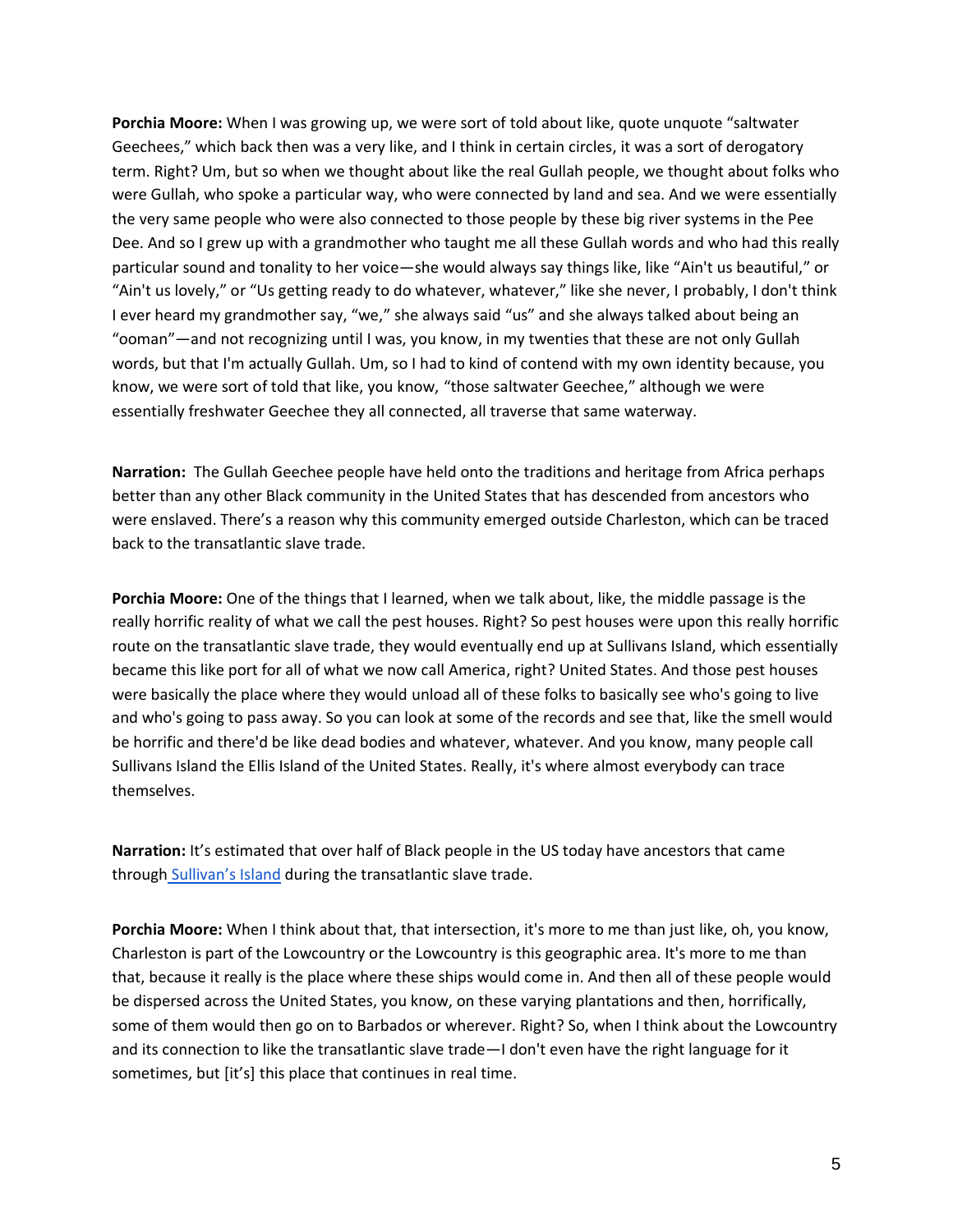**Narration:** Most of the enslaved people who disembarked at Sullivans Island were taken to new ports to be sold, but some were enslaved right there on the barrier islands, or sea islands, where they were made to harvest African rice, Sea Island cotton, and other cash crops. During the Civil War, the White planters abandoned their plantations and the enslaved population found themselves alone on the islands. This isolation continued after the war ended, allowing the Gullah Geechee to develop a unique cultural community that retained much of their African heritage.

**Porchia Moore:** When I think about the locality of Sullivan's Island, you know, that's part of this beautiful system of barrier islands, that start from North Carolina all the way down to parts of Florida. Right? It's part of the Gullah Geechee Heritage Corridor. So, you know, when I think about people who are doing research and making these strong connections between what we call the Lowcountry, and then looking, being able to trace. You can see the iron workers, the basket makers, all of these specialized craftsmen who have the same exact lineage through Barbados and the rest of the Caribbean. So, yes, it is a portal.

**Narration:** A *portal* is the right word. This connection to our heritage before the middle passage is sacred, and so are the places where the culture and traditions were preserved. Benedict College sits alongside this heritage corridor, and whether it is explicit or not, there are ties between this HBCU and the Gullah Geechee community. Porchia herself has connections to the college going back to childhood.

**Porchia Moore:** I was actually Little Miss Benedict when I was one year old. I had this white frilly little dress. And my hair was sort of like wrapped in these little white ribbons. And I was in the gym, at like a basketball game. And I think I was Little Miss Benedict because my father worked at Benedict for a number of years, in an administrative capacity. So my memories of Benedict as an HBCU are that that was my first home because I would go and spend time in the library while my dad had meetings. And so I grew up literally in the library at Benedict College for the longest time until my dad changed careers. And the other thing I will say is I know for sure that I fell in love with history and African people, I didn't have that language, you know, that term diaspora then, but I know for sure that I was interested in this concept of whatever Africa was.

**Narration:** In some ways, the Lowcountry is important to Black people in the US for the same reason that HBCUs are so important to us—because they celebrate and retain what is ours.

**Porchia Moore:** I grew up in communities where we learned by speaking to one another through storytelling. So if you meet my dad, he's going to tell you like 1,000,001 stories that are gonna be funny, that are going to be powerful, that you are never going to forget. The ways in which people talk in the Lowcountry, specifically, it's very lyrical. It's beautiful. Again, it's based on, like, a shared wisdom. And that's actually how I understand what museum work actually is and needs to be. It needs to be this commonality of, like, a universal sort of understanding about the ways of knowing that have nothing to do with whiteness, that have nothing to do with White politics, that have nothing to do with White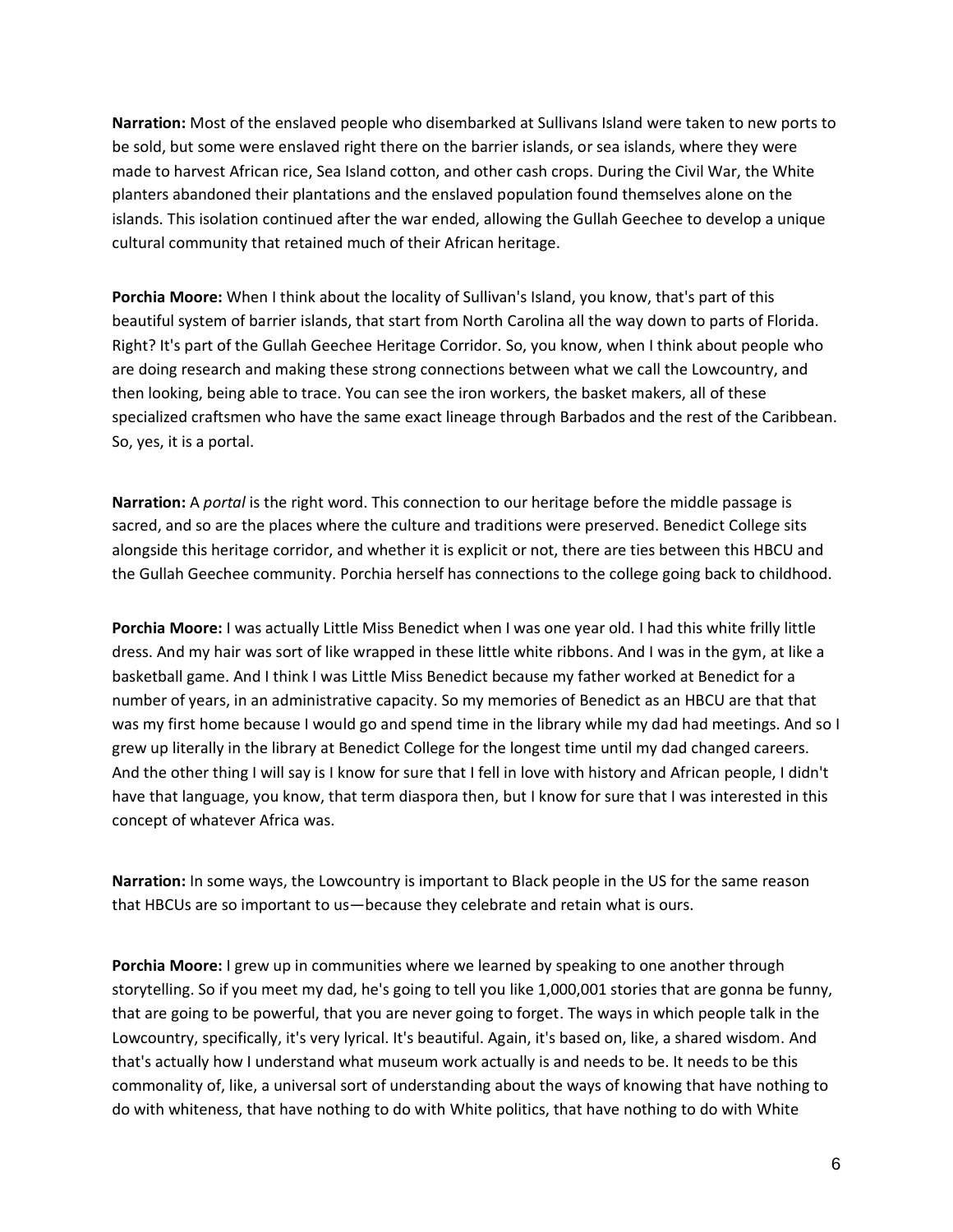references, but everything to do with the affirmation of ourselves. Right? And so, when I think about the work that I do, how I'm always referencing ancestors and how I am informed by my Gullah roots and my Gullah heritage, you tell things in a particular way so that the information can be passed on.

**Narration:** Yet the unique and vital heritage of the Gullah Geechee people is at risk.

**Porchia Moore:** So I would say that the first issue is the climate change, the environmental issues. And the second, and I don't know if it's the same, sometimes I think it's the same, but the horrific gentrification. I'm talking about, the gentrification is just straight up violent. There's no other language that you can use. So when I was a little child, we would go to Charleston because my grandfather had a, a great uncle who lived in Charleston, named Uncle Maycock, who was over a hundred years old. And it was a special thing, cuz I love Charleston. Like, visually as a child, it just felt like home. It was so— it just called— every ancestor just called me. Right? I always felt like alive in that space. You would see these little rickety stands that would have Gullah people, selling baskets, beautiful dark-skinned men and women selling these Gullah sweet grass baskets for as long as the eye can see, and people would pull over and, you know, haggle for a basket. Now, not only you're not gonna hardly ever see a stand, but you're definitely not going to see the people, because they have now been relegated to a place that's now called Sweetgrass Pavilion, where they basically have been sort of pushed almost like the ways in which native Americans were pushed onto reservations.

**Narration:** As Porchia mentioned, gentrification has been the driving force behind the displacement of the Gullah people.

**Porchia Moore:** The other thing is Mount Pleasant, Johns Island, James Island, all these places– Sullivan Island–have now basically been so priced out, that homes are like into the millions of dollars, for homes that used to be affordable. So they've raised the property taxes so sky high that whole generations of families have been forcibly removed because they can't pay the property taxes, right? So all of this marshland has now been transformed. It's been drained. But on top of it, these gated communities have popped up everywhere. So the gated communities overwhelmingly contain the original area where the sweet grass naturally grows. So now the sweet grass is harder to find because it's been destroyed. But also, if you can find pockets of sweet grass, it's behind these gated communities, right? So people try to jump a fence or go harvest at night or try to, you know, do things in secret and up in jail, end up fined. They lose their livelihood because there's no way for them to like easily or properly secure the sweet grass that used to literally be in their backyard.

**Narration:** The gentrification isn't limited to the housing market. We're also seeing a shift in strategy by the city of Charleston in how it approaches tourism.

**Porchia Moore:** If you look at the Charleston tourism board imagery, language, marketing for the last, however many decades, you would see a Gullah person's face, often a black woman, pumping out and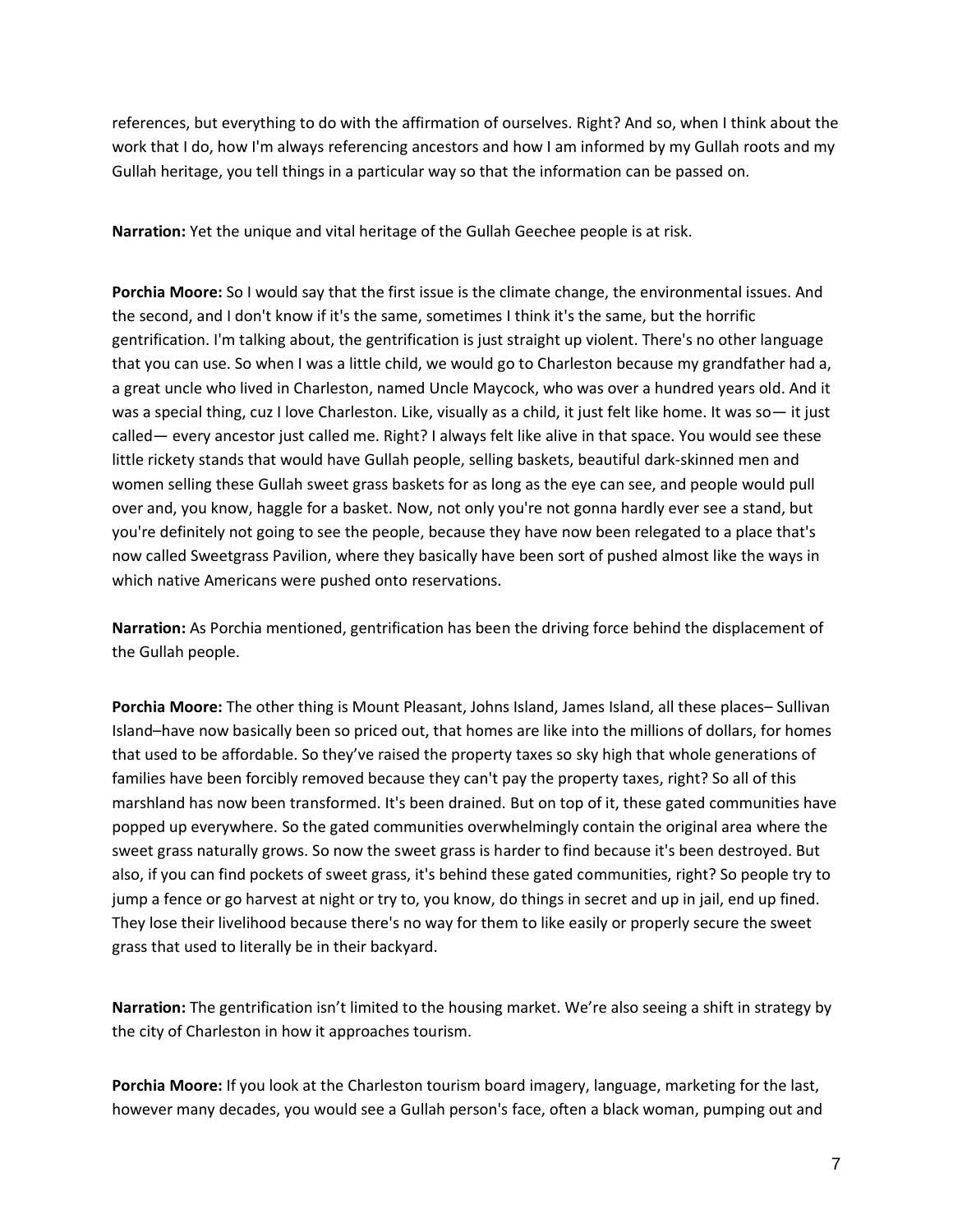promoting Sweetgrass baskets. So you'd see the Gullah face connected to the industry of tourism in Charleston, right? Now, though, what they've done is they have switched to Charleston as a food city. But whose food, right? If you look at the traditional kitchens and restaurants in Charleston, you know, places where people make reservations months in advance, recipes came from Gullah people, cooks, kitchens, clean staff, Gullah people. Now for the first time in history, almost none of these kitchens have Gullah people, the recipes were never properly attributed to Gullah people.

**Narration:** The impact of all this has been disastrous for the unique and authentic culture of the city of Charleston.

**Porchia Moore:** And so now what is happening in the first time, I think in over 60-something years, they said, they're all, they're basically essentially almost no Gullah people living in the peninsula. So when you visit Charleston and you go to King Street and Meeting Street and all these places that are the majority tourist spots, traditionally you'd go, and it'd sound like you were in the Caribbean. You'd hear Gullah language. You'd hear people saying, "Boy, no!" you'd hear people talking. You feel like you're at home. It's very lyrical. Now, you almost won't hear it at all. And largely because the gentrification is so rapid and so violent that the people have been priced out and have been forcibly removed. It would take them—by public transportation, it would take them over two hours to get to any of these kitchens. So they can't get to these kitchens anymore. And the entire shape and functionality of the city no longer revolves around Gullah history, Gullah people, Gullah labor, none of it. So it's things like that where it's a continuous daily erasure.

**Narration:** The impact on the Gullah people and their traditions has been devastating.

**Porchia Moore:** And the last thing I'll say, the thing that really makes me so angry, is that if you've been to Charleston at one point you might have in many years past seen the Gullah children. They would take the remnants of the sweet grass and they would make sweet grass roses to sell to tourists. They started telling the kids that they were being too aggressive with tourists. They weren't wanted anymore. They forced the kids to take a class--that I think is run by the city—to get a license, to do the cultural heritage work that they've already done that was passed down to them for the ancestors. And if a cop rolls up on them, they can say, "Where's your license?" And if they don't have a license, the cop pulls out his little pad and they start writing these citations. So they already start putting these kids in the system from the time they're like, not even 12. And so to me, that's like the, that's like the greatest violation of what is happening because these folks have relied upon their cultural heritage knowledge to feed them for generations.

**Narration:** There are people in the Gullah community who are pushing back against this and trying to educate the community about what's going on.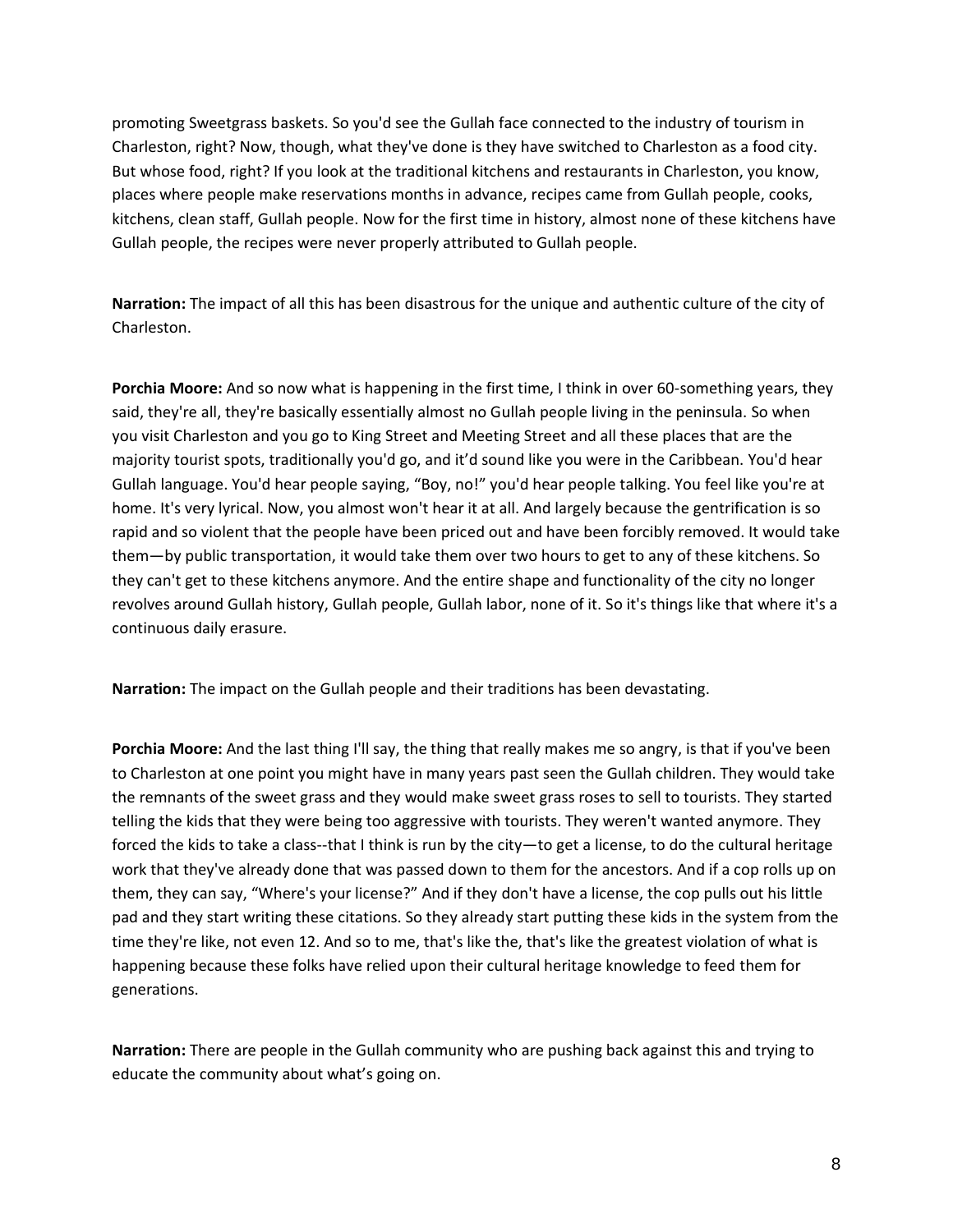**Porchia Moore:** I wanna put into the space some names. So the first name is [Queen Quet,](https://www.queenquet.com/) she's a designated Gullah queen. She's also someone who I think has done an excellent job of helping people understand about both [heirs' property](https://grist.org/fix/what-is-heirs-property-a-huge-contributor-to-black-land-loss-you-might-not-have-heard-of/) and environmental issues that are impacting Gullah way of life.

**Narration:** I asked Porchia what we can do to support the Gullah community.

**Porchia Moore:** I think we go back and get it. This is a, I think that's a perfectly timed question. You suppo[rt](https://gullahtours.com/tour-information/) [Gullah tours.](https://gullahtours.com/tour-information/) I'm forgetting the brother's name right now. He's been doing [Gullah tours](https://gullahgeecheetours.com/) for years. You support Black radio, right? That has Gullah-centered Black radio.

**Narration:** According to Porchia, you support the Gullah community and stewards of the culture, both past and present.

**Porchia Moore:** The reality is that we survived. For all the many millions of us that were taken from the continent, only a small portion of us actually survived. So we are the children, we are the descendants of those who made it. So it is our duty and our honor to immerse ourselves in whatever knowledge and wisdom that they were able to generate in their time.

#### *[Music]*

**Narration:** In our conversation, Dr. Porchia Moore kept coming back to the notion of Sankofa.

**Porchia Moore:** So Sankofa is, I wanna make sure I'm saying this correctly, it's part of the Twi language, uh, from the Akan people in Ghana. And it literally means to go back and get it, to retrieve the thing in the past that has relevance in the future. So it is making sure that there's no disruption between where we are and where we were in the past. Right? So we're gonna go back and get that knowledge from the past that helped us to not only survive, but to thrive, right? So you're talking about embedded ways of knowing, that wisdom that we need in order to continue to move forward in the present. And so all of the research that I've been doing and all of the lectures and the keynotes that I've been giving, I have been calling the moment that we're in now the Sankofa moment, right? Because we are going to, we are going now officially to go back and get it so that we can become whole.

**Narration:** [The Sankofa bird is](https://cola.siu.edu/africanastudies/about-us/sankofa.php) an important symbol of the African Diaspora; it represents the necessity to reflect on the past for the purpose of constructing a triumphant future. This theme of Sankofa reverberates in the dedication of Wanda Scott Kinney, who lived in the Mathers dormitory as a student at Benedict College, graduated to become the college's Registrar for over 30 years, and is now the archivist and cultural knowledge keeper of the Mathers Special Collection. The theme is powerfully expressed in the diligence and knowledge of Porchia Moore, as the wisdom of her Gullah grandmother